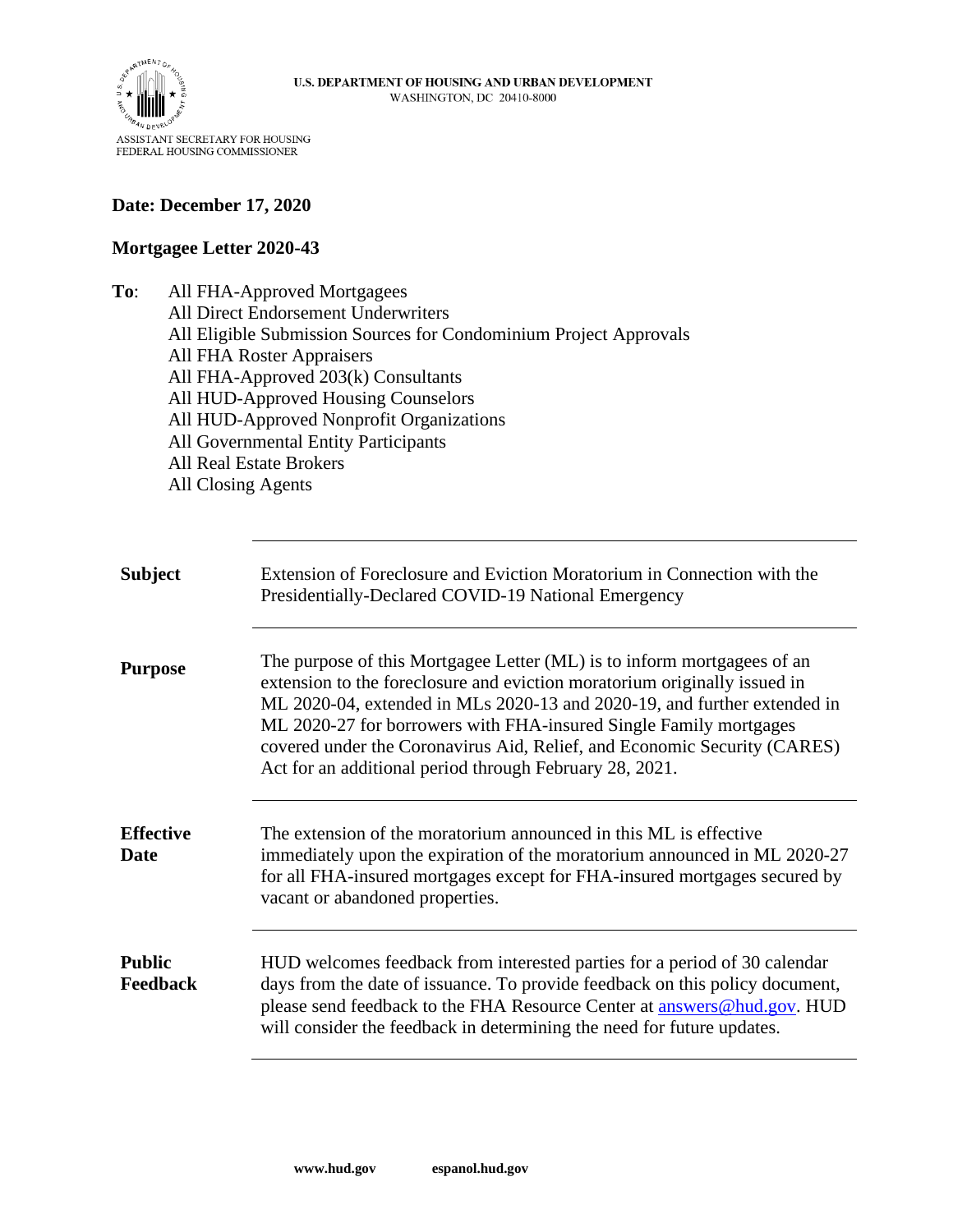| <b>Affected</b><br><b>Programs</b>                                                     | This guidance applies to all FHA Title II Single Family forward and<br>Home Equity Conversion Mortgage (reverse) mortgage programs except<br>for FHA-insured mortgages secured by vacant or abandoned properties.                                                                                                                                                                                                                                                                                                                                                                                                                                                                                                                                                                                                                                                                                                                                                                                                                                                                                                                                                                                                           |
|----------------------------------------------------------------------------------------|-----------------------------------------------------------------------------------------------------------------------------------------------------------------------------------------------------------------------------------------------------------------------------------------------------------------------------------------------------------------------------------------------------------------------------------------------------------------------------------------------------------------------------------------------------------------------------------------------------------------------------------------------------------------------------------------------------------------------------------------------------------------------------------------------------------------------------------------------------------------------------------------------------------------------------------------------------------------------------------------------------------------------------------------------------------------------------------------------------------------------------------------------------------------------------------------------------------------------------|
| <b>Background</b>                                                                      | On March 18, 2020, HUD published ML 2020-04, through which the<br>Secretary of HUD authorized a 60-day moratorium on foreclosures of FHA-<br>insured mortgages and evictions of persons from properties securing FHA-<br>insured mortgages, to ensure that individuals and families were not displaced<br>during this critical period. On May 14, 2020, HUD published ML 2020-13 to<br>extend the moratorium that expired on May 17, 2020 through June 30, 2020.<br>On June 17, 2020, HUD published ML 2020-19 to extend the moratorium<br>through August 31, 2020. On August 8, 2020, the President issued an<br>Executive Order to minimize, to the greatest extent possible, residential<br>evictions and foreclosures during the ongoing COVID-19 national emergency,<br>and for HUD to take action to promote the ability of renters and homeowners<br>to avoid eviction or foreclosure resulting from financial hardships caused by<br>COVID-19. In response, HUD issued ML 2020-19 and then 2020-27. Due to<br>the continued national emergency resulting from the COVID-19 pandemic,<br>HUD is issuing a further extension for all FHA-insured mortgages except<br>those secured by vacant or abandoned properties. |
| Moratorium on<br><b>Foreclosures</b><br>and Evictions<br>and Extension<br>of Deadlines | FHA-insured Single Family mortgages, excluding vacant or abandoned<br>properties, are subject to an extension to the moratorium on foreclosure<br>through February 28, 2021. The moratorium applies to the initiation of<br>foreclosures and to foreclosures in process.                                                                                                                                                                                                                                                                                                                                                                                                                                                                                                                                                                                                                                                                                                                                                                                                                                                                                                                                                    |
|                                                                                        | Separate from any eviction moratorium that was applicable to lessors under<br>the CARES Act, evictions of persons from properties securing FHA-insured<br>Single Family mortgages, excluding actions to evict occupants of legally<br>vacant or abandoned properties, are also suspended through February 28,<br>2021.                                                                                                                                                                                                                                                                                                                                                                                                                                                                                                                                                                                                                                                                                                                                                                                                                                                                                                      |
|                                                                                        | Deadlines for the first legal action and reasonable diligence timelines are<br>extended by 120 days from the date of expiration of this moratorium for FHA-<br>insured Single Family mortgages, except for FHA-insured mortgages secured<br>by vacant or abandoned properties.                                                                                                                                                                                                                                                                                                                                                                                                                                                                                                                                                                                                                                                                                                                                                                                                                                                                                                                                              |